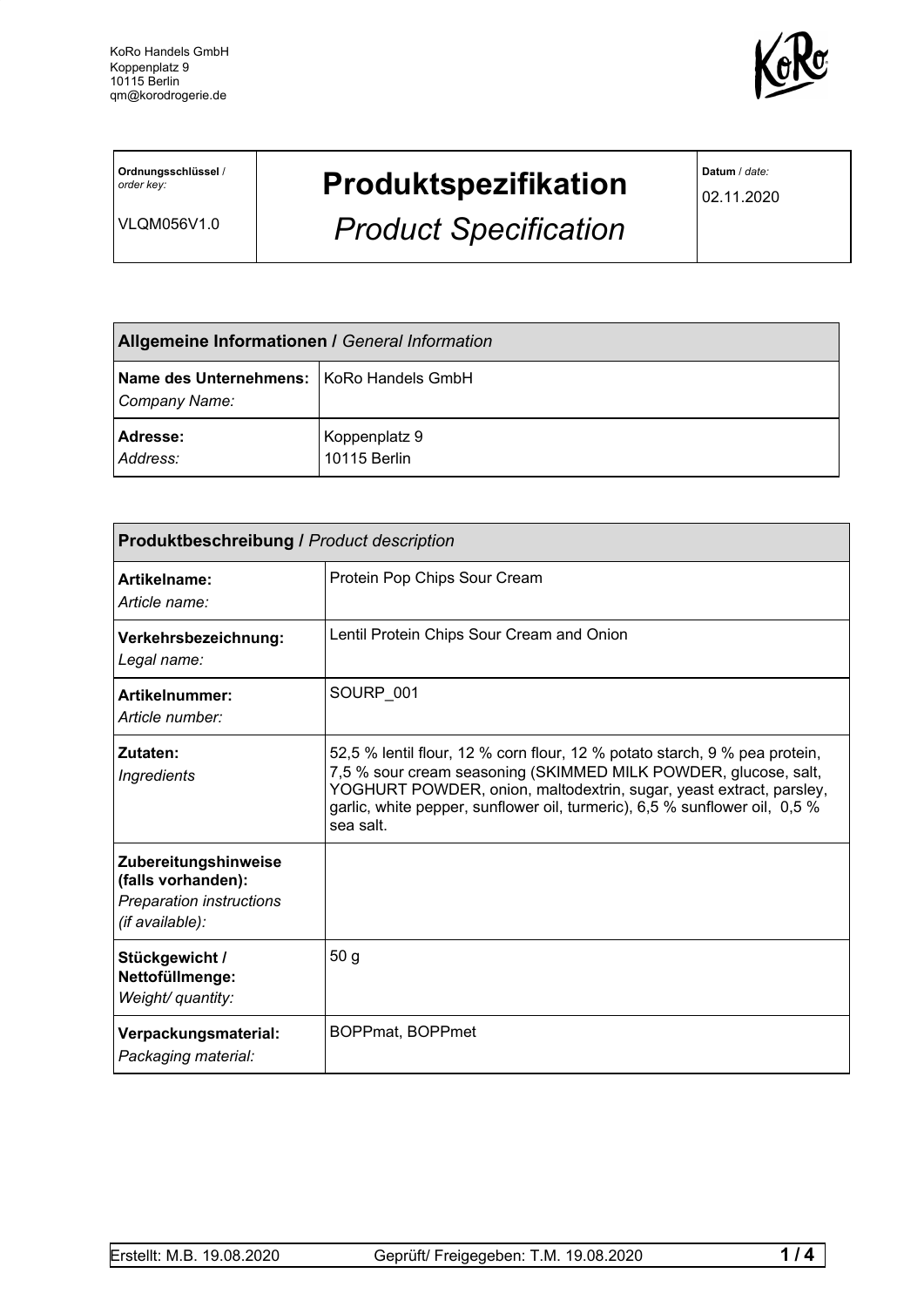

| <b>Produktbeschreibung / Product description</b>               |                                                                                                                                                                                                                                                                                           |  |
|----------------------------------------------------------------|-------------------------------------------------------------------------------------------------------------------------------------------------------------------------------------------------------------------------------------------------------------------------------------------|--|
| <b>Besondere</b><br>Eigenschaften:<br>Special characteristics: | □ bio /organic (Öko-Kontrollstelle / organic control body: ___________<br>$\Box$ fairtrade / fairtrade<br>vegan / vegan<br>x vegetarisch / vegetarian<br>x glutenfrei / glutenfree<br>□ laktosefrei / lactose-free<br>$\Box$ koscher / kosher<br>$\Box$ halal / halal<br>andere / others: |  |

| Sensorische Beschreibung / Sensorical description |                    |  |
|---------------------------------------------------|--------------------|--|
| <b>Aussehen / Farbe:</b><br>Appearance / Colour:  | oval, light yellow |  |
| Geschmack:<br>Flavour:                            | sour cream         |  |
| Geruch:<br>Odour:                                 | sour cream         |  |
| Konsistenz:<br>Texture:                           | crispy             |  |

| Nährwertangaben pro 100 g / Nutritional information per 100 g  |            |           |
|----------------------------------------------------------------|------------|-----------|
| Energie: I Energy value:                                       | 1693 / 404 | kJ / kcal |
| Fett: / Fat:                                                   | 9          | g         |
| Davon gesättigte Fettsäuren: I of which saturated fatty acids: | 1,2        | g         |
| Kohlenhydrate: I Carbohydrates:                                | 57         | g         |
| Davon Zucker: I Of which sugar:                                | 2,5        | g         |
| Ballaststoffe: / Fibre:                                        | 6          | g         |
| Eiweiß: / Protein:                                             | 21         | g         |
| Salz: / Salt:                                                  | 2,00       | g         |
| sonstige Angaben: / other values:                              |            |           |
|                                                                |            |           |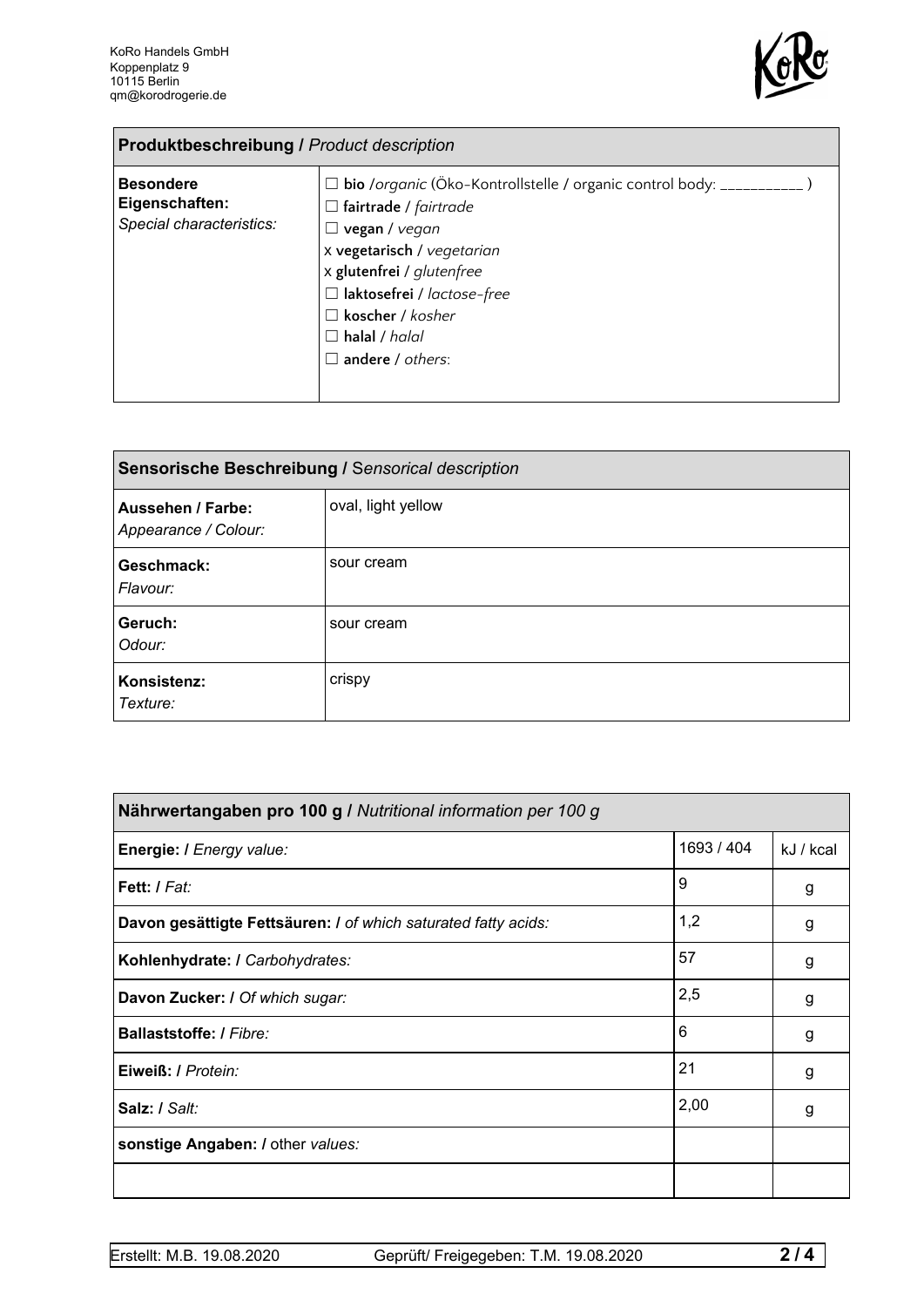

| Lagerung und Haltbarkeit / Storage and Shelf Life             |                                                        |  |
|---------------------------------------------------------------|--------------------------------------------------------|--|
| Optimale<br>Lagerungsbedingungen:<br>Storage recommendations: | store in a dry place out of direct sunlight            |  |
| <b>Mindesthaltbarkeit:</b><br><b>Expected shelf life:</b>     | 12 months, to preserve until 25 °C in original packing |  |

## **Allergenkennzeichnung gemäß LMIV 1169 / 2011 /** *Allergen Declaration according to EU Regulation 1169 / 2011*

**Legende:** *Key*

*a.* **Allergen ist in der Rezeptur enthalten /** *Allergen contained in recipe*

- *b.* **Risiko der Kreuzkontamination ist möglich /** *Possible risk of cross contamination*
- **c. Allergen ist in der Rezeptur nicht enthalten /** *Allergen not contained in recipe*

|                                                     | a            | b                 | C            |
|-----------------------------------------------------|--------------|-------------------|--------------|
| Glutenhaltiges Getreide / gluten-containing cereals | П            | П                 | $\mathsf{x}$ |
| Krustentiere / Crustaceans:                         | П            | П                 | X            |
| Ei / Egg                                            | $\mathsf{L}$ | $\vert \ \ \vert$ | $\mathsf{x}$ |
| Fisch / Fish                                        | П            | П                 | X            |
| Soja / Soy                                          | $\mathsf{L}$ | X                 | $\Box$       |
| Milch (Laktose) / Milk (lactose)                    | X            | $\Box$            | П            |
| Erdnüsse / Peanuts                                  | П            | $\mathsf{L}$      | $\mathsf{x}$ |
| Andere Schalenfrüchte* / Other edible nuts*         | П            | П                 | X            |
| Sellerie / Celery                                   | П            | П                 | X            |
| Senf / Mustard                                      | П            | П                 | X            |
| Sesam / Sesame                                      | $\mathsf{L}$ | П                 | X            |
| Schwefeldioxid und Sulphite / Sulphur dioxide       | $\mathsf{L}$ | $\vert \ \ \vert$ | X            |
| Lupinen / Lupin                                     |              | $\mathcal{L}$     | X            |
| <b>Weichtiere / Molluscs</b>                        | $\mathbf{I}$ |                   | X            |

## **\* Mandeln /** *Almonds***, Haselnüsse /** *Hazelnuts***, Walnüsse /** *Walnuts***, Cashewnüsse /** *Cashews***, Pecannüsse,** *Pecans,* **Paranüsse /** *Brazil nuts***, Pistazien /** *Pistachios***, Macadamianüsse /** *Macadamia nuts*